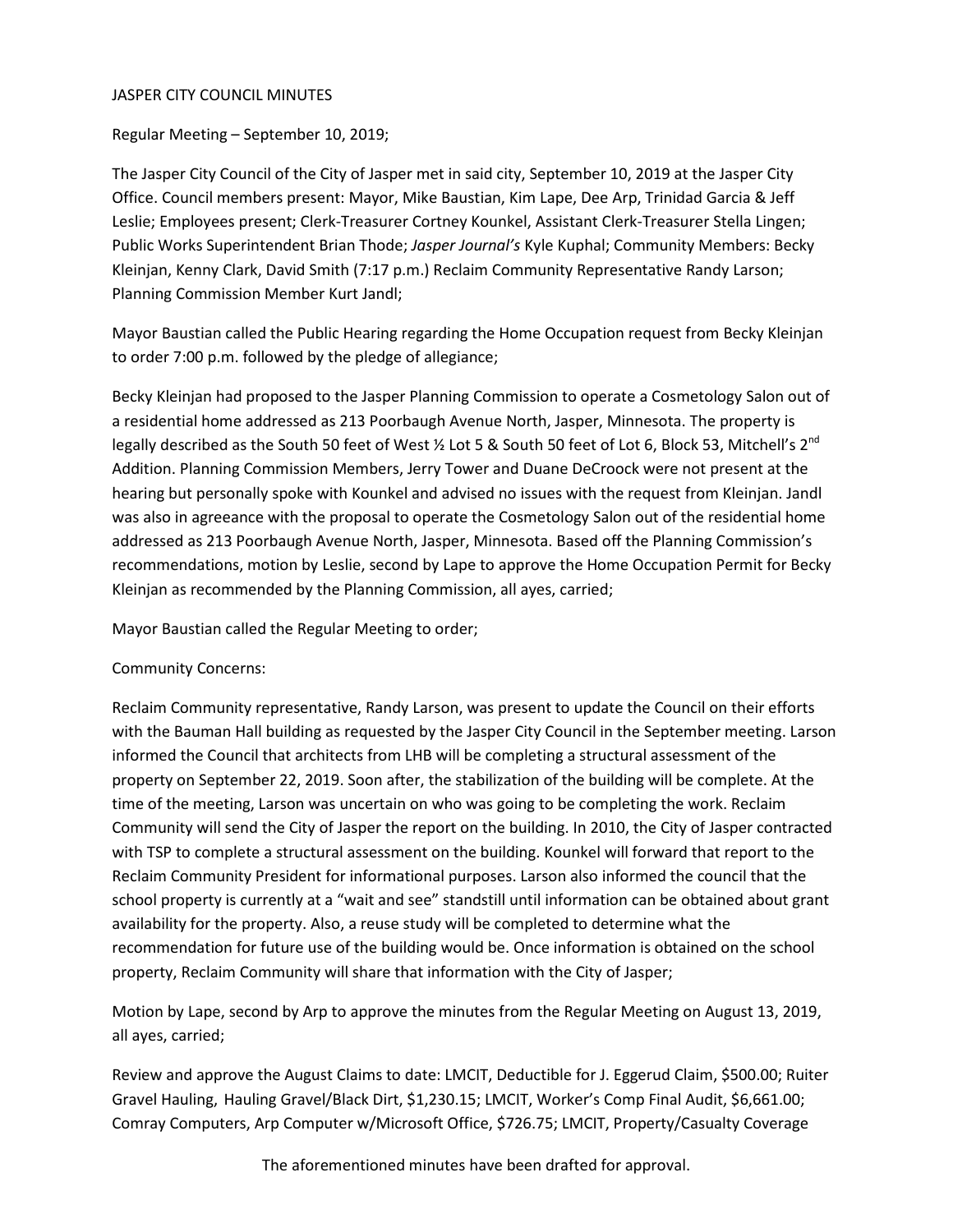2019-2020, \$37,928.00; Ludolph Bus Service, Swimming Lesson Transportation, \$900.00; Motion by Arp, second by Lape to approve the August Claims as provided, all ayes, carried;

Receipts noted: Jasper Rural Fire Dept., ½ of EMB Payment, \$6,349.00; Amb Call Income, \$5,040.98;

## DELINQUENT SEWER/WATER/GARBAGE:

The delinquent sewer, water and garbage report was discussed with the Council. Notices will be placed on delinquent residents doors in the coming weeks.

Lingen will also be providing the United Fund Budget at the October meeting;

David Smith joined the Council Meeting at 7:17 p.m. Mayor Baustian called on Smith to address the Council. Smith stated that the Serviceman's Memorial located at the Jasper City Cemetery has generated numerous complaints due to the deteriorating condition of the site. Smith stated that the Servicemen's Memorial was not the responsibility of the Legion or himself. Smith stated that since the Memorial was placed on city property, the city was responsible for maintaining the area. Smith stated that the outdoor carpet would have to be replaced, crosses painted and the concrete cleaned up. Smith will attend the October council meeting to provide the projected cost for placing AstroTurf in the area. Kounkel will get current balance of the Servicemen's Memorial fund and present at the next scheduled Council Meeting;

## Wellness Center/QCC:

It has been requested to offer retired Fire, Ambulance, Sunrise and City Employees half off membership to the Wellness Center as current affiliates have that option. Motion by Lape, second by Garcia to approve half off memberships for municipal retired individuals, all ayes, carried;

AMP Rental Agreement renewal will be in October 2019. At that time, Reggie Gorter, has requested that the rental agreement be on a month to month basis. Gorter would like to rent the dining hall or all of the classrooms during play production to potentially defer the complaints regarding the use of the facility. No matter if the space is rented, the area will need to be cleaned and debris picked up for fire code compliance. Gorter would also like to rent the former preschool room if the city decides to not pursue the daycare;

It was recommended by the council to have a public hearing regarding the daycare crisis. The meeting will be held prior to the council meeting in November. Kounkel will publish announcements and invite Judy VandenBosch, SWHHS Daycare Licensor, to attend the meeting. This will help evaluate whether a daycare is needed in the community;

# NEW BUSINESS:

The use of alcohol at Memorial Hall was discussed with the Council. Stonewall Bar & Grill has the only liquor license in town and are the only individuals allowed to sell alcohol at Memorial Hall. There have been issues lately with renters not contracting with Stonewall Bar & Grill but continuing to have alcohol at their events. This increases the city's liability during these times. Kounkel will look into what other communities do regarding their liquor licenses and selling out of municipal buildings. Information will be provided at the next council meeting;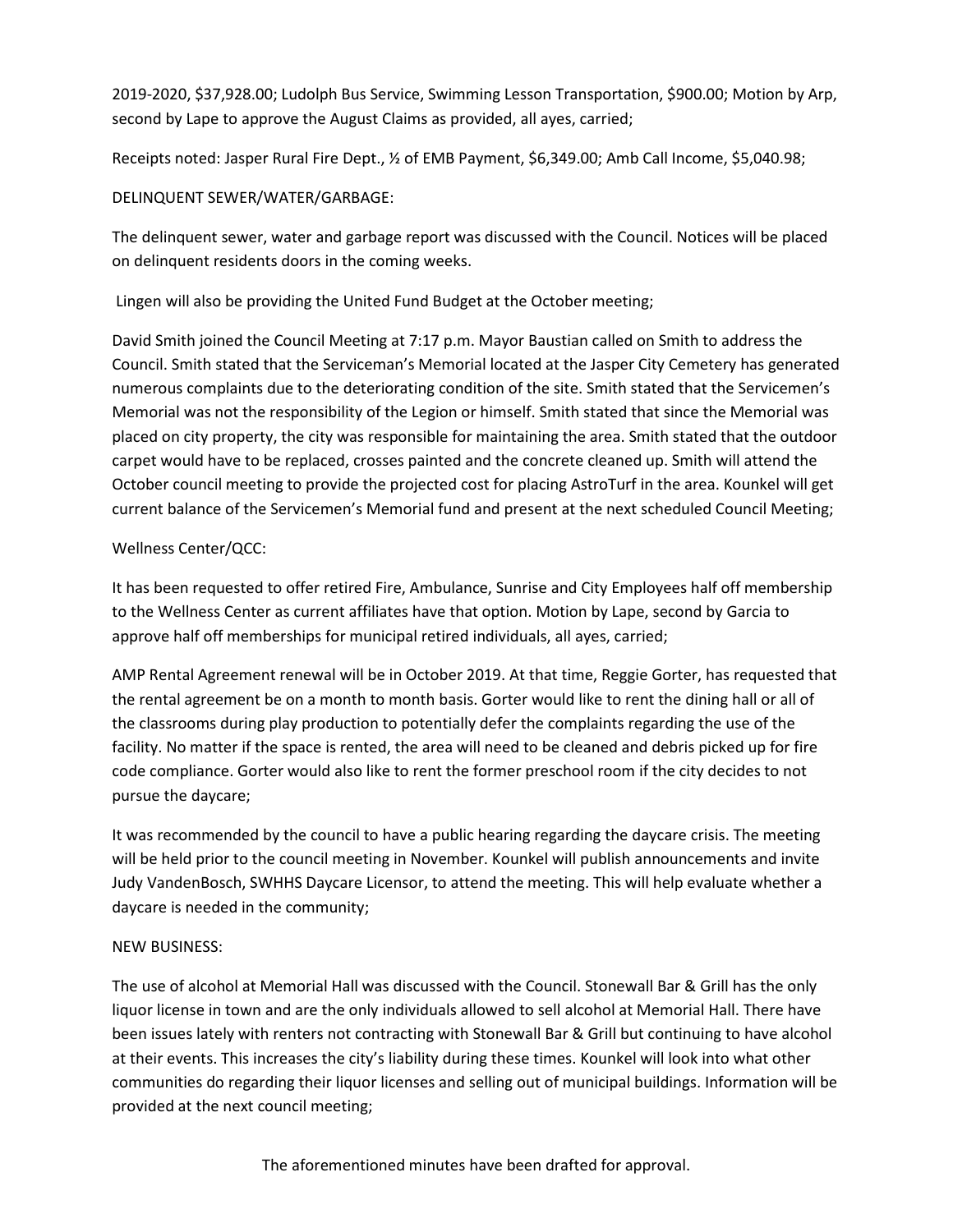The Quartziter Rock displaying the basketball court donation plaque was graciously donated to the City by LG Everist;

The League of MN Cities Recommendations for the City were presented for the Council to review. Each recommendation is for internal purposes only and were presented as listed;

- City Facility Inspection & Documentation Program;
- Roof Inspection Program;
- Sign Maintenance Program;
- Sewer Maintenance Program;
- Reviewing of Sanitary Sewer Incentive Program;
- Fleet Safety Program;

### OLD BUSINESS:

The combined Solar Panel Ordinance generated from the City of Edgerton and Pipestone County's Solar Panel Ordinance was presented to the Council for review. Any corrections or additions will be discussed at the next October council meeting;

### PUBLIC WORKS REPORT:

Land use permits issued during the month of August are as follows:

- Pam Hubner, 221 $8<sup>th</sup>$  Street East, Build Garage;
- Maria Perez, 116  $4^{\text{th}}$  Street East, Install Fence;
- Kim Drew, 200 10<sup>th</sup> Street East, Move-in Utility Shed;
- Curt Stockwell, 212  $2^{nd}$  Street West, Build Storage Shed;

The Public Works Pickup is currently in production. Herman Motors predicts that the vehicle will be available for pickup on October 1, 2019. The old public works truck will be sold in November or December of this year. Sealed bids will be obtained;

We have not heard when FEMA will be making a visit to Jasper to assess the frost boils;

# ITEMS ANYONE WANTS TO ADD TO THE AGENDA:

FYI: Vandyke Sanitation will be present at the October council meeting to discuss his contract;

Dust control in West Jasper will need to be visited next spring;

An individual has inquired whether the city would allow him to use the campground from April 2020 to the end of October. Kounkel informed the individual that the campground is already rented for Memorial Day weekend in 2020 so they will be expected to leave during that time. It was discussed during the budget meeting to increase the price of camping to \$20 effective January 1, 2020. Considering that the individual made arrangements prior to 2020, the campsite will be offered at \$15.00 per night, motion by Leslie, second by Arp to increase the camping fee to \$20.00 per night effective January 1, 2020, all ayes, carried;